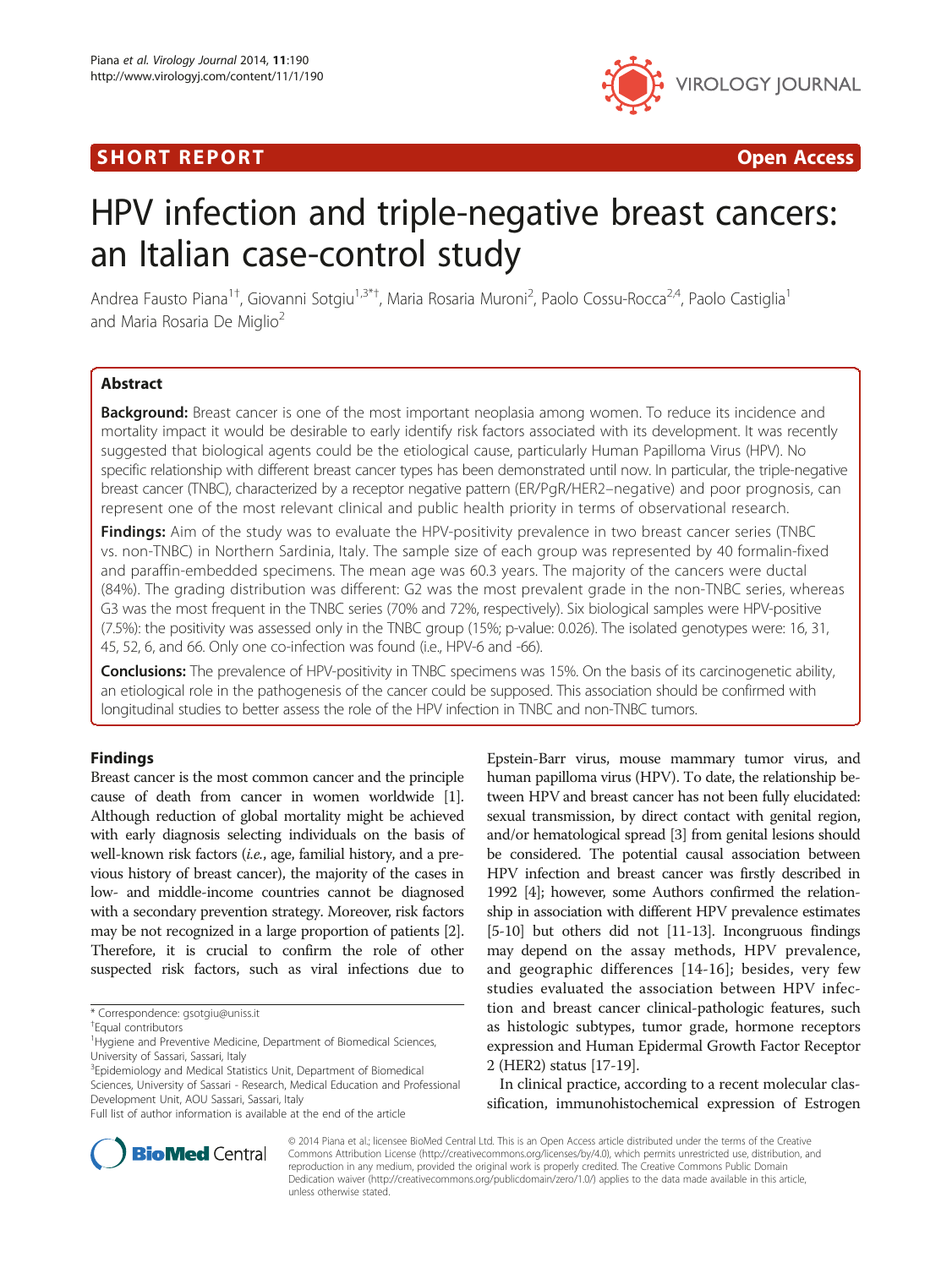(ER) and Progesterone (PgR) receptors and HER2 allows to categorize breast cancers in different prognostic subgroups (luminal A, luminal B, HER2 overexpressing, and triple negative breast cancers [TNBC]), with distinct therapeutic approaches [[20](#page-4-0)]. In particular, the TNBC phenotype (ER/PgR/HER2–negative), which accounts for 10-24% of invasive breast cancers, is characterized by earlier onset, poor prognosis, and limited therapeutic options [[3](#page-3-0)], therefore, it may represent a priority epidemiological research target [\[21](#page-4-0)].

Recently, our group performed a case–control investigation, which described a high overall prevalence of HPV cervical infection in women living in Northern Sardinia, Italy. In particular, HPV types −16 and −51 DNA were detected in 12.5 and 6.3% of atypical squamous cells of undetermined significance; 24.0% and 16.0% of low-grade squamous intraepithelial lesions; 50.0% and 50.0% of highgrade squamous intraepithelial lesions, respectively [[22](#page-4-0)]. Moreover, these figures were confirmed by a further retrospective study in embedded invasive cervical cancers, which highlighted the primary role of HPV-16 in the pathogenesis of cervical carcinoma followed by an unusual high prevalence of HPV-51 infection (36.2%) [[23](#page-4-0)]. The recent availability of two HPV vaccines, recommended for the primary cervical cancer prevention, could imply the potential advantage of immunization practices in preventing other HPV-related cancers.

On this basis, we carried out a case–control study aimed at identifying the presence of HPV-DNA in embedded tissues series of TNBC diagnosed in women from Northern Sardinia.

Ethical approval and informed consent for this study was unnecessary, according to the Italian legislation concerning the guidelines for the performance of observational studies (G.U. n. 76. 31-3-2008). However, a formal approval of the study protocol was requested in 2013 to the Ethical Committee of the Azienda Sanitaria Locale n°1 of Sassari, Italy (PN-1137/L 2013).

A case–control study, based on a case–control design, was performed to evaluate the prevalence of HPV infection in a subset of 40 embedded TNBC and 40 embedded non-TNBC, as controls; both groups of breast cancer series belonged to women admitted to a tertiary University Hospital located in Sassari, Italy.

An ad-hoc case report form was created to record demographic, histopathological and virological information. Data were anonymized in compliance with the Law Decree No. 196/2003, article 24 (Code for the protection of personal data).

Based on a sample size calculation, 40 formalin-fixed and paraffin-embedded (FFPE) tissues from TNBC specimens were consecutively and retrospectively selected from the pool of those collected in the Pathology Unit, Department of Clinical and Experimental Medicine,

University of Sassari. The selection of every TNBC specimen was associated with a FFPE non-TNBC specimen, as control, paired by age  $(\pm 5$  years). The enrolled series was diagnosed by a pathologist who was blinded to the final diagnosis. The same methodological blinding procedure was followed for the virological analysis, carried out in triplicate at the WHO quality-assured laboratory of the Hygiene and Preventive Medicine Unit, Department of Biomedical Sciences, University of Sassari ([http://www.](http://www.who.int/biologicals/areas/vaccines/hpv_labnet/en/) [who.int/biologicals/areas/vaccines/hpv\\_labnet/en/](http://www.who.int/biologicals/areas/vaccines/hpv_labnet/en/)).

Ten consecutive sections, 10 micron in thickness, were cut under sterile conditions from representative neoplastic tissue blocks of 80 breast cancers, in order to obtain genomic DNA. Nucleic acids were extracted with a commercially available extraction kit (QIAamp DNA FFPE Tissue Kit, Qiagen, Hilden, Germany) in accordance with the manufacturer's instructions. To obtain genomic DNA 10ul of RNase A (20 mg/ml, Rnase PureLink, Life Technologies) were applied directly to the silica membrane to digest contaminating RNA. The quantity and the quality of nucleic acids were assessed spectrophotometrically (260 nm, 260/280 and 260/230 ratios, spectrum 220–320 nm) using Nanodrop ND1000 (EuroClone, Milan, Italy). Positive and negative controls were represented by HPV-positive samples and water blanks, respectively HPV DNA sequences were detected with the INNO-LiPA HPV Genotyping Extra kit (Innogenetics, Gent, Belgium), based on the reverse hybridization principle, according to manufacturer's instructions. The INNO-LiPA assay covers all currently known high-risk HPV genotypes, such as high-risk (HPV 16, 18, 26, 31, 33, 35, 39, 45, 51, 52, 53, 56, 58, 59, 66, 68, 73, 82), low-risk HPV genotypes (HPV 6, 11, 40, 43, 44, 54, 70), and some additional types (HPV 69, 71, 74), while HPV 13, 34 and 67 genotypes are interpreted as HPV X. The INNO-LiPA assay utilizes a cocktail of biotinylated consensus primers (SPF10) to amplify a 65-bp region within the L1 Open Reading Frame of multiple HPV types. The biotinylated PCR products are then genotyped by hybridization to HPV typespecific oligonucleotide probes bound to nitrocellulose membranes and detected by an alkaline phosphatasestreptavidin conjugate and colorimetric detection. Post-PCR hybridization and colorimetric detection were performed using the Auto-LiPA 48 instrument in accordance with the manufacturer's recommendations. At the end of color development, the strips were scanned and evaluated by the Line Reader and Analysis software (LiRAS) to determine if defined bands for a particular genotype probe were visible. A biological sample is considered HPV positive if at least one of the type-specific lines or one of the HPV control lines is positive. An additional primer pair for the amplification of the human HLA-DPB1 gene is added to monitor sample quality and extraction. When positivity for HR genotypes −16, −18, −31, −45, −51, and −52 was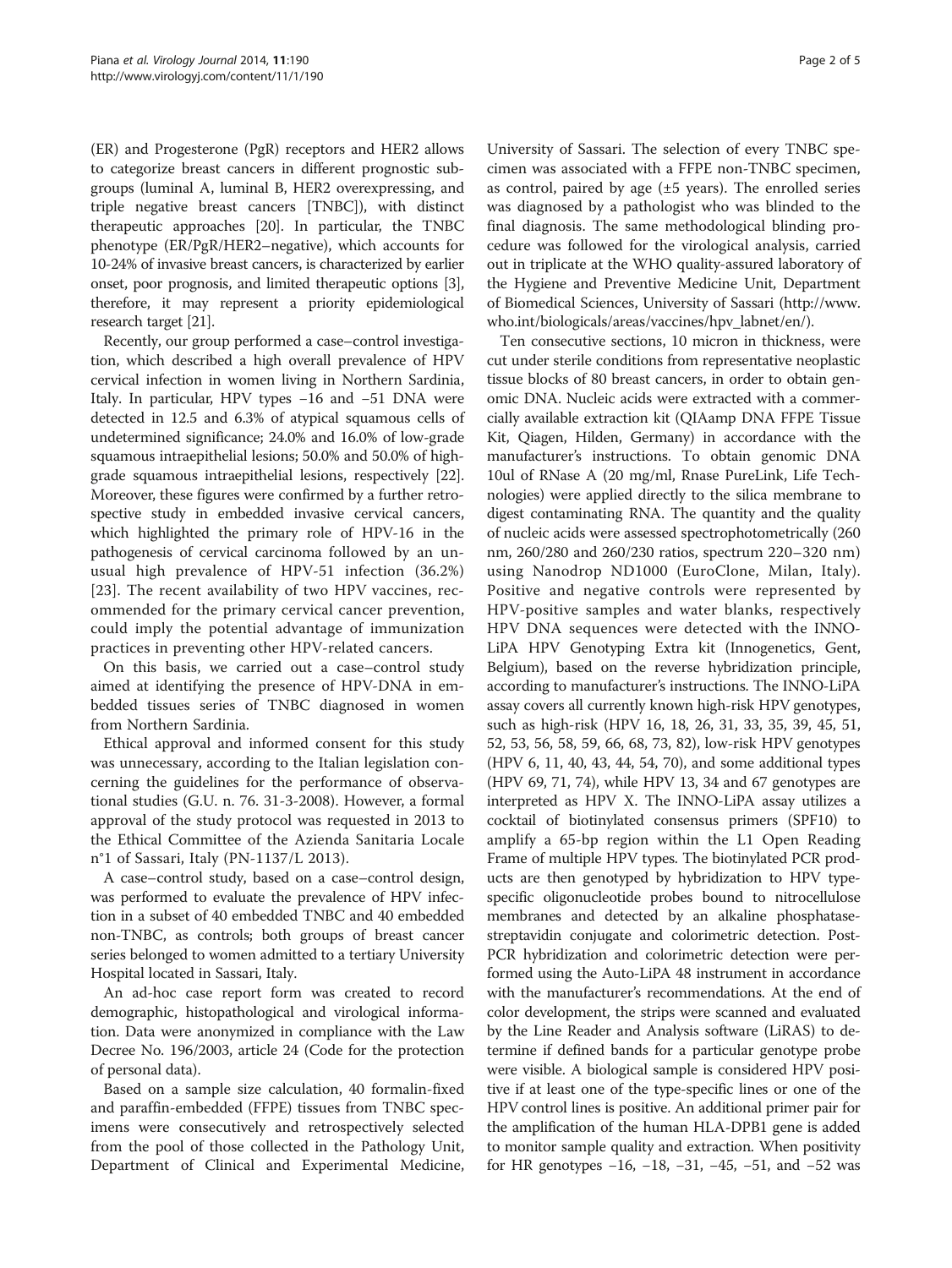found, confirmation was obtained testing biological samples with an "in-house" Real-Time quantitative TaqMan PCR assay [\[11,22\]](#page-4-0).

The sample size, calculated considering a first type error of 0.05, based on a case control ratio of 1:1, and an estimated exposure prevalence of 0.134, computed pooling proportions of 7 studies conducted in Europe [[12](#page-4-0)], with a statistical power of 0.8 for an OR≥4, required 40 cases. Qualitative variables were summarized with percentages and were statistically compared using the z-proportion hypothesis test. Chi-square or Fisher exact test was used when appropriate. A p-value <0.05 was considered statistically significant. Statistical analysis was carried out using the statistical software Stata 11.0 (StataCorp LP, College Station, Texas).

A total of 80 embedded breast cancer specimens were analyzed: 40 were TNBC and 40 were embedded non-TNBC, namely 38 "luminal A" and 2 "HER2 overexpressing" variants. The mean (standard deviation) age of the patients was 60.3 (14.2) years; in particular, it was 60.3 (15.8) and 60.3 (12.6) for TNBC cases and controls, respectively (p-value: 0.99). Patients' characteristics and pathology features are described in Table 1.

According to histopathological classification, the majority of the cancers were ductal (67, 83.8%), followed by lobular (5, 6.3%), and others (8, 10%). The proportional grading distribution in the entire series was the following:  $G_1$  7.6%  $(n = 6)$ ,  $G_2$  49.4%  $(n = 39)$ , and  $G_3$  43.0%  $(n = 34)$ ; in particular,  $G_1$  0.0% (n = 0),  $G_2$  28.2% (n = 11), and  $G_3$ 71.8% (n = 28) for the TNBC cases; conversely, the proportion for the non-TNBC controls was  $G_1$  15.0% (n = 6),  $G_2$ 70.0% (n = 28), and  $G_3$  15.0% (n = 6) (p-value <0.0001).

Out of 80 patients six (7.5%, 95% confidence intervals: 1.7-13.0) were positive for at least one HPV genotype. In particular, HPV positivity was detected only among the 40 TNBC  $(15.0\%; p-value = 0.026)$ . The most frequent genotypes were HPV-16 (28.6%), −31 (14.3%), −45 (14.3%), −52 (14.3%), −6 (14.3%), −66 (14.3%); the only co-infection detected was HPV-6 and HPV-66.

Logistic regression analysis did not identify covariates associated with HPV-positivity (results not showed).

HPV genome was detected in approximately 8% of the cases suggesting a viral pathogenesis of the cancer on the basis of its well known role in the carcinogenesis of the epithelial cells [[14\]](#page-4-0), even if the proportion found was below the average value assessed by other Authors [\[16,19](#page-4-0)]. However, the study we performed was not designed to evaluate the prevalence, being a case–control study, but to focus on the relationship between HPV infection and TNBC and to demonstrate its potential etiopathogenetic role in this kind of tumors.

The difference in terms of cellular differentiation was striking: the proportion of G3 was significantly higher in the TNBC group than in the non-TNBC category. However, no differences for the histological type were found, since the majority of the carcinomas showed ductal differentiation.

TNBC were the most undifferentiated carcinomas: they were the only neoplastic type found positive to the molecular analysis aimed at diagnosing HPV DNA. The non-TNBC series were HPV negative, and the difference in terms of positivity was statistically significant.

A more prevalent genotype was not identified: those detected were genotypes usually identified in the geographical context where this epidemiological study was carried out [[22](#page-4-0),[23](#page-4-0)].

Even if the study carried out in our center detected only HPV-positivity in the TNBC, the probability of virological positive results in other cancers showing different receptor patterns could be hypothesized (e.g., [\[10\]](#page-4-0)). Nevertheless, other studies confirmed that HPV-positivity can be frequently found in estrogen-receptor negative tumors or in those characterized by a high proliferation rate [[9\]](#page-4-0).

At our best knowledge, our research is one of the first observational studies proving an association between TNBC phenotype and HPV-positivity. Moreover, our findings strengthen the hypothesis of an association between HPV-positivity and poorly differentiated variants.

|  |  | Table 1 Demographic, pathological, and virological characteristics of the selected cohort |  |  |  |  |
|--|--|-------------------------------------------------------------------------------------------|--|--|--|--|
|--|--|-------------------------------------------------------------------------------------------|--|--|--|--|

| <b>Variables</b>     |                  | $n = 80$            | Triple-negative     | Other receptor pattern | p-value  |
|----------------------|------------------|---------------------|---------------------|------------------------|----------|
|                      |                  |                     | $(n = 40)$          | $(n = 40)$             |          |
| Mean age (SD), years |                  | 60.3(14.2)          | 60.3 (15.8)         | 60.3 (12.6)            | 0.99     |
| Histotype, n (%)     | Invasive ductal  | 67 (83.8)           | 31 (77.5)           | 36 (90.0)              | 0.11     |
|                      | Invasive lobular | 5(6.3)              | 2(5.0)              | 3(7.5)                 |          |
|                      | Others           | 8(10.0)             | 7(17.5)             | 1(2.5)                 |          |
| Grading, n (%)       |                  | 6(7.6)              | 0(0.0)              | 6(15.0)                | < 0.0001 |
|                      |                  | 39 (49.4)           | 11(28.2)            | 28 (70.0)              |          |
|                      | 3                | 34 (43.0)           | 28 (71.8)           | 6(15.0)                |          |
| HPV+, n (%) [CI 95%] |                  | $6(7.5)$ [1.7-13.3] | $6(7.5)$ [1.7-13.0] | $0(0.0)$ $[0.0-0.0]$   | 0.026    |

SD: Standard Deviation.

CI: Confidence Interval.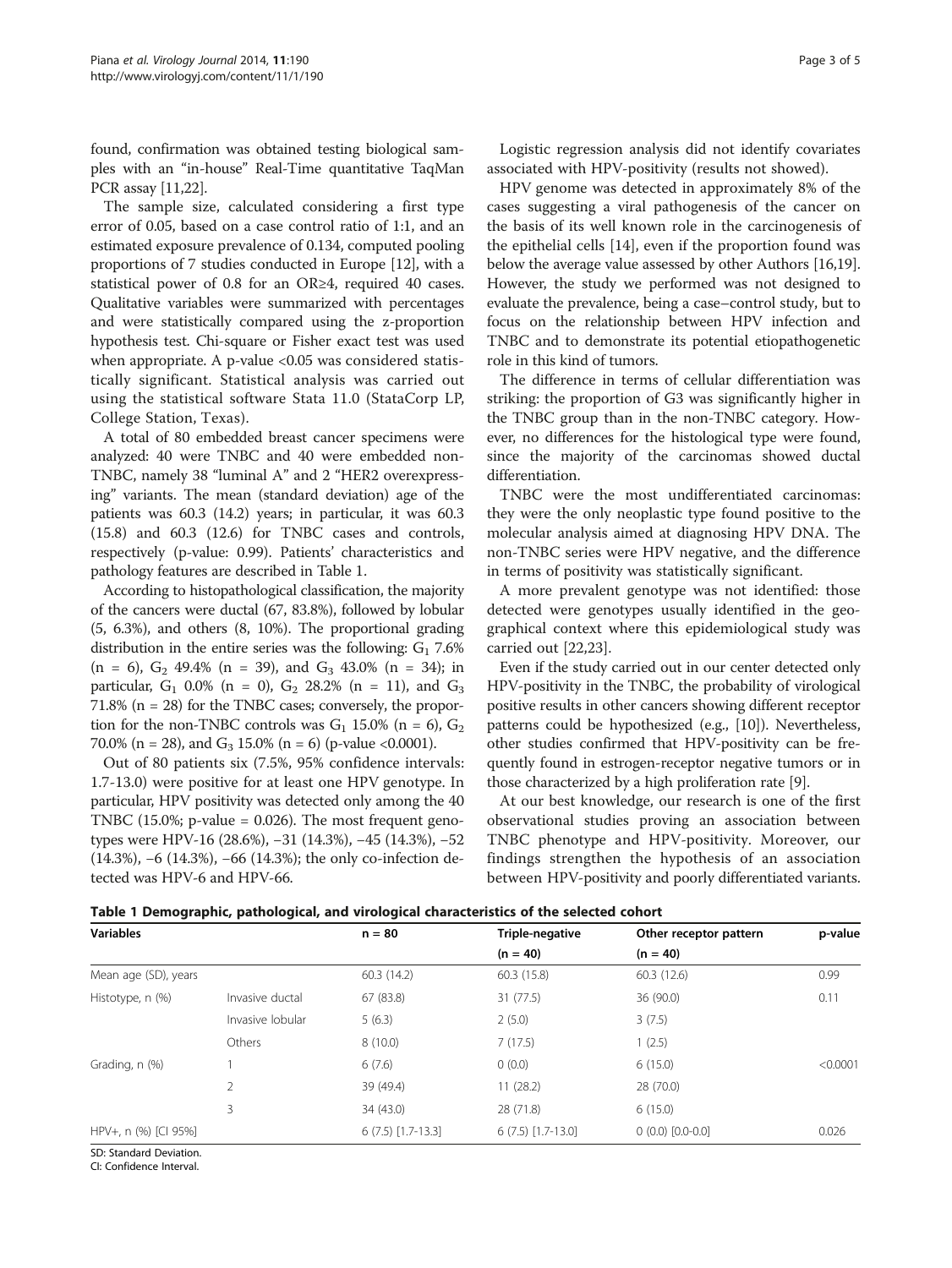<span id="page-3-0"></span>Therefore, our results, which can represent the basis for future studies, should be carefully evaluated because only a few HPV positive cases were identified and other studies found HPV in breast tissues with estrogen-receptor expression [[24](#page-4-0)]. Moreover, the low viral load, detected in several studies [[25,26](#page-4-0)], can explain the low frequency of HPV-positive series.

Furthermore, the explanation of the role played by the host susceptibility will be necessary, proving if the genetic background can predispose to an imbalance of the native and/or adaptive immunity favoring the infection in that specific anatomical area, as well as the activation of an uncontrolled proliferation cycle.

The demonstration of the etiologic role of the HPV infection could be relevant, particularly because of the availability of highly efficacious preventive vaccines; in case of a research concordance on the role of HPV, this primary prevention strategy could increase the armamentarium of the current tools implemented in the breast cancer prevention.

This study shows some limitations. Its retrospective nature cannot assess if HPV infection precedes the cancer development. However, the epidemiological nature of the study, i.e. the case/control design, is the one suggested in case of rare events. The sample size is smaller than the statistical population size but, in order to avoid unreliable results related to unpowered studies, we computed the hypothesized sample size representative of the current population on the basis of several epidemiologybased assumptions. Furthermore, we could not assess the pathogenetic role of the HPV genotypes: new molecular hybridization in situ studies are needed to evaluate the cellular location and the pattern of hybridization of the HPV genome, that is to evaluate if the HPV-DNA is integrated in the human DNA or shows episomal replication in the neoplastic nuclei. It is straightforward that the integration in the human genome can alter the control of the cellular duplication cycle. Another study we are performing will try to answer to that relevant pathogenetic issue. The risk of a cross-contamination was avoided adopting sterile procedures during the preparation of the biological samples; the methodological efficacy of the molecular procedures was indirectly demonstrated by the detection of six different genotypes out of six positive TNBC samples.

Another unsolved problem is the origin of the HPV: to understand the original site of infection is important for the identification of preventive measures. On this basis, a concomitant virological study on cervical and/or orallaryngeal samples could have allowed to appreciate if the sexual transmission has a role in the human spread of HPV types [[14](#page-4-0)]. Unfortunately, the missing systematic cervical cancer screening of the patients in Sardinia did not allow the detection of HPV infection in other anatomical sites for the individuals enrolled in our study.

It is clear that the immunization programs, carried out in young adults, could play a role in the near future in the protection against those genotypes involved in the cancer pathogenesis and included in the currently available vaccines. However, the low prevalence of HPV suggests that other epidemiological, demographic (e.g., genetic background), clinical, virological risk factors should be assessed to better understand the potential synergistic or additive pathogenetic role of HPV genotypes.

#### Abbreviations

HPV: human papilloma virus; HER2: Human Epidermal Growth Factor Receptor 2; ER: Estrogen receptor; PaR: Progesterone receptor; TNBC: Triple-negative breast cancer; FFPE: formalin-fixed and paraffin-embedded; LiRAS: Line Reader and Analysis software.

#### Competing interests

The authors declare that they have no competing interests.

#### Authors' contributions

AFP PACR MRM and MRDM were involved in the coordination and design of the study. PACR selected and reviewed the histopathological aspect of all BC sample included in the study. AFP carried out the HPV-DNA search in TNBC and no-TNBC samples. MRM and MRDM carried out molecular analysis. GS and PC performed statistical analysis. All authors helped draft the manuscript and the final version was approved by all authors.

#### Acknowledgments

We would like to thank the Fondazione Banco di Sardegna for providing funding for the project.

#### Author details

<sup>1</sup> Hygiene and Preventive Medicine, Department of Biomedical Sciences, University of Sassari, Sassari, Italy. <sup>2</sup>Department of Clinical and Experimental Medicine, University of Sassari, Sassari, Italy. <sup>3</sup>Epidemiology and Medical Statistics Unit, Department of Biomedical Sciences, University of Sassari - Research, Medical Education and Professional Development Unit, AOU Sassari, Sassari, Italy. <sup>4</sup>Surgical Pathology Unit, Department of Diagnostic Services, ASL Olbia, Olbia, Italy.

#### Received: 28 July 2014 Accepted: 26 October 2014 Published online: 21 November 2014

#### References

- 1. World Health Organization: Breast cancer: prevention and control. [cited 2014 May 21]; Available from: [http://www.who.int/cancer/detection/](http://www.who.int/cancer/detection/breastcancer/en/) [breastcancer/en/](http://www.who.int/cancer/detection/breastcancer/en/)
- 2. Anders CK, Carey LA: Biology, metastatic patterns, and treatment of patients with triple-negative breast cancer. Clin Breast Cancer 2009, 9(Suppl 2):S73–S81.
- 3. Foresta C, Bertoldo A, Garolla A, Pizzol D, Mason S, Lenzi A, De Toni L: Human papillomavirus proteins are found in peripheral blood and semen Cd20+ and Cd56+ cells during HPV-16 semen infection. BMC Infect Dis. 2013, 13:593.
- 4. Di Lonardo A, Venuti A, Marcante ML: Human papillomavirus in breast cancer. Breast Cancer Res Treat 1992, 21(2):95–100.
- 5. Akil N, Yasmeen A, Kassab A, Ghabreau L, Darnel AD, Al Moustafa AE: High-risk human papillomavirus infections in breast cancer in Syrian women and their association with Id-1 expression: a tissue microarray study. Br J Cancer 2008, 99(3):404-407.
- 6. Baltzell K, Buehring GC, Krishnamurthy S, Kuerer H, Shen HM, Sison JD: Limited evidence of human papillomavirus in [corrected] breast tissue using molecular in situ methods. Cancer 2012, 118(5):1212–1220.
- 7. Heng B, Glenn WK, Ye Y, Tran B, Delprado W, Lutze-Mann L, Whitaker NJ, Lawson JS: Human papilloma virus is associated with breast cancer. Br J Cancer 2009, 101(8):1345–1350.
- 8. Hennig EM, Suo Z, Thoresen S, Holm R, Kvinnsland S, Nesland JM: Human papillomavirus 16 in breast cancer of women treated for high grade